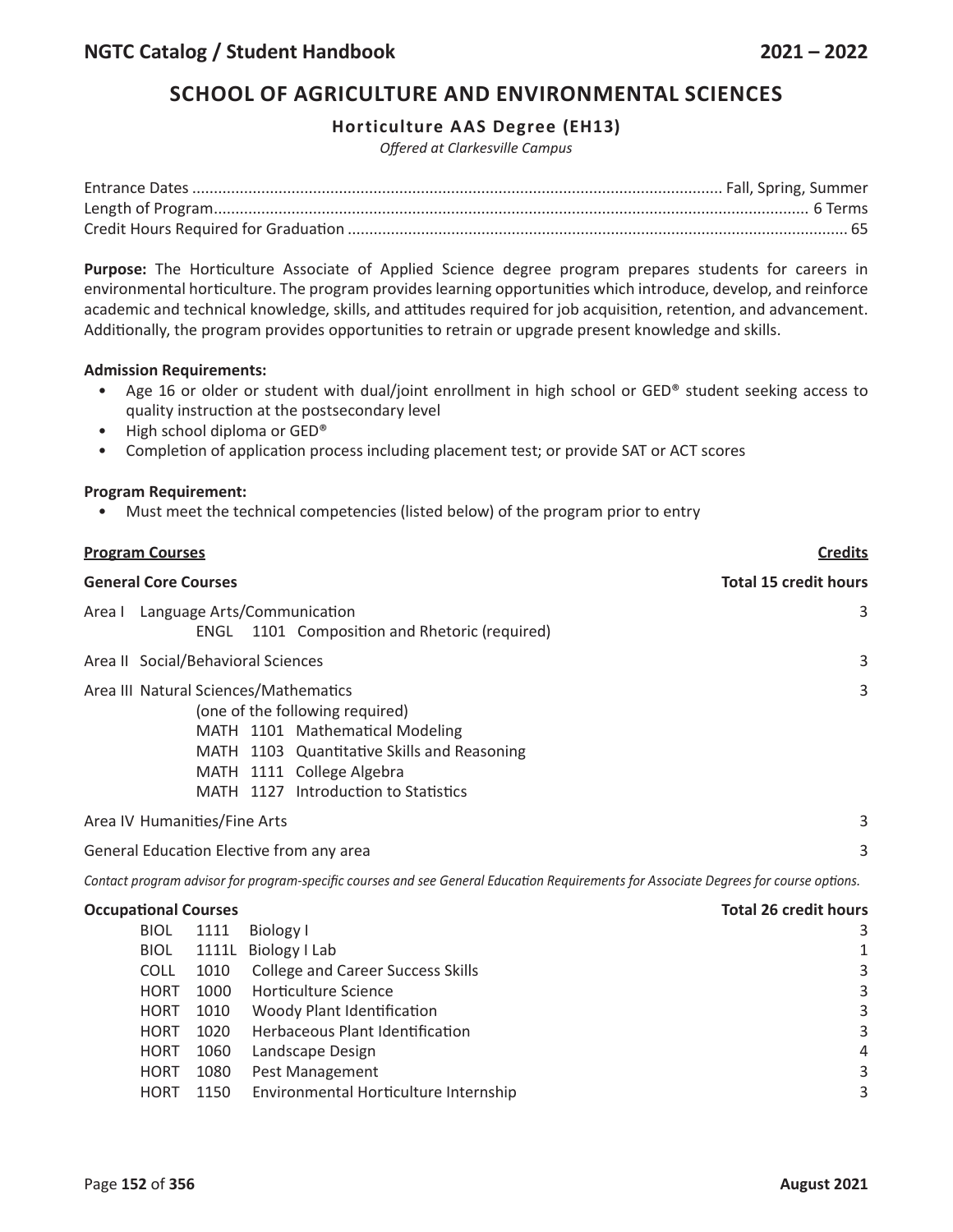#### *Select 24 credit hours from the following courses*

| <b>HORT</b> | 1030 | <b>Greenhouse Management</b>             | 4 |
|-------------|------|------------------------------------------|---|
| <b>HORT</b> | 1041 | Landscape Construction                   | 4 |
| <b>HORT</b> | 1050 | <b>Nursery Production and Management</b> | 4 |
| <b>HORT</b> | 1100 | Intro to Sustainable Agriculture         | 3 |
| <b>HORT</b> | 1110 | <b>Small Scale Food Production</b>       | 4 |
| <b>HORT</b> | 1120 | Landscape Management                     | 4 |
| <b>HORT</b> | 1140 | Horticulture Business Management         | 3 |
| <b>HORT</b> | 1160 | Landscape Contracting                    | 3 |
| <b>HORT</b> | 1410 | Soils                                    | 3 |
| <b>HORT</b> | 1430 | Advanced Landscape Design                | 4 |
| <b>HORT</b> | 1800 | Urban Landscape Issues                   | 3 |
|             |      |                                          |   |

Estimated cost of books and supplies for full program is approximately \$2,500.

### **Technical Competencies:**

Physical Demands – Horticulture is at times very labor intensive. Individuals will be required to lift up to 50 pounds. Students must possess the mobility and stamina to walk at a sustained pace for several minutes, as this industry can require you to move about on a large worksite. Students will need the ability to crawl on the ground and get up and down. Dexterity is required in the hands as well as strength. Small, tedious work involving tiny components is often undertaken in this industry.

Work Environment – Varies from almost sterile lab type conditions to very dirty outside environments. Exposure to the elements will be common. The ability to tolerate heat, cold, rain, and wind is required in this industry. Most work will be done either standing or crawling on the ground. Students could be exposed to either high noise levels, cold or hot environments, or both when working inside.

Occupational Exposures and Risks – Students will be required to apply various types of pesticides. These pesticides will vary in toxicity from low to very high. Students will be required to wear various protective equipment including respirators, glasses/goggles, coveralls, and rubber gloves. Students will be asked to operate and work in the vicinity of large and small power equipment such as skid steer loaders (Bobcat), backhoes, mowers, string trimmers, chainsaws, blowers, and others. Students may come in contact with toxic plants such as poison oak and poison ivy. Biting and stinging insects will be encountered regularly and may include bees, wasps, spiders, and fire ants.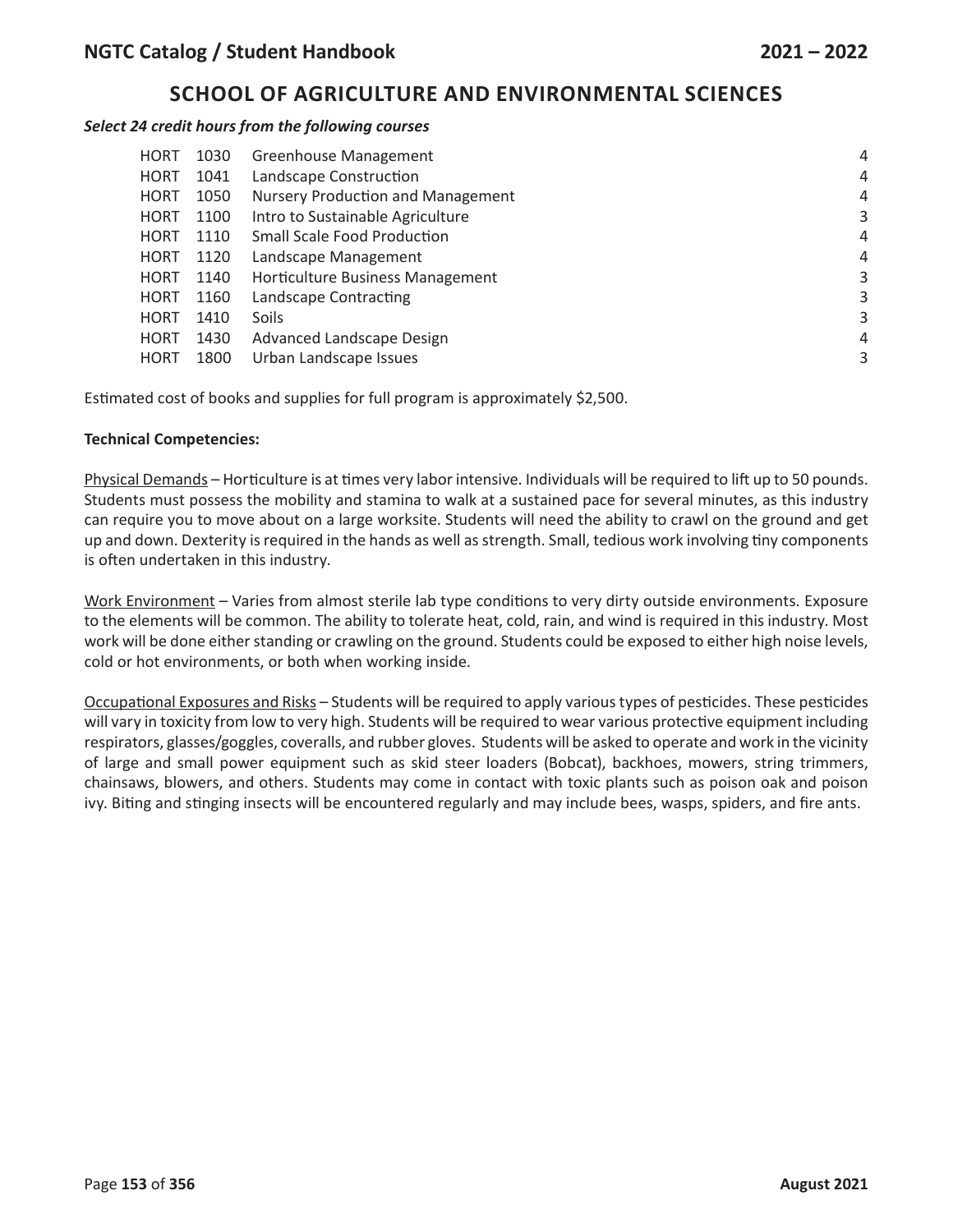### **Horticulture Diploma (EH12)**

*Offered at Clarkesville Campus*

**Purpose:** The Horticulture diploma program prepares students for careers in environmental horticulture. The program provides learning opportunities which introduce, develop, and reinforce academic and technical knowledge, skills, and attitudes required for job acquisition, retention, and advancement. Additionally, the program provides opportunities to retrain or upgrade present knowledge and skills.

#### **Admission Requirements:**

- Age 16 or older or student with dual/joint enrollment in high school or GED® student seeking access to quality instruction at the postsecondary level
- High school diploma or GED<sup>®</sup>
- Completion of application process including placement test; or provide SAT or ACT scores

#### **Program Requirement:**

• Must meet the technical competencies (listed below) of the program prior to entry

| <b>Program Courses</b><br><b>Basic Skills Courses</b> |                             |      | <b>Credits</b>                                    |                              |
|-------------------------------------------------------|-----------------------------|------|---------------------------------------------------|------------------------------|
|                                                       |                             |      |                                                   | <b>Total 9 credit hours</b>  |
|                                                       | <b>COLL</b>                 | 1010 | <b>College and Career Success Skills</b>          | 3                            |
|                                                       | <b>ENGL</b>                 | 1010 | <b>Fundamentals of English I</b>                  | 3                            |
|                                                       | <b>MATH</b>                 | 1012 | <b>Foundations of Mathematics</b>                 | 3                            |
|                                                       | <b>Occupational Courses</b> |      |                                                   | <b>Total 19 credit hours</b> |
|                                                       | <b>HORT</b>                 | 1000 | Horticulture Science                              | 3                            |
|                                                       | <b>HORT</b>                 | 1010 | Woody Plant Identification                        | 3                            |
|                                                       | <b>HORT</b>                 | 1020 | Herbaceous Plant Identification                   | 3                            |
|                                                       | <b>HORT</b>                 | 1060 | Landscape Design                                  | 4                            |
|                                                       | <b>HORT</b>                 | 1080 | Pest Management                                   | 3                            |
|                                                       | <b>HORT</b>                 | 1150 | Environmental Horticulture Internship             | 3                            |
|                                                       |                             |      | Select 19 credit hours from the following courses |                              |
|                                                       | <b>HORT</b>                 | 1030 | <b>Greenhouse Management</b>                      | 4                            |
|                                                       | <b>HORT</b>                 | 1041 | Landscape Construction                            | 4                            |
|                                                       | <b>HORT</b>                 | 1050 | Nursery Production and Management                 | 4                            |
|                                                       | <b>HORT</b>                 | 1100 | Intro to Sustainable Agriculture                  | 3                            |
|                                                       | <b>HORT</b>                 | 1110 | <b>Small Scale Food Production</b>                | 4                            |
|                                                       | <b>HORT</b>                 | 1120 | Landscape Management                              | 4                            |
|                                                       | <b>HORT</b>                 | 1140 | Horticulture Business Management                  | 3                            |
|                                                       | <b>HORT</b>                 | 1160 | Landscape Contracting                             | 3                            |
|                                                       | <b>HORT</b>                 | 1410 | Soils                                             | 3                            |
|                                                       | <b>HORT</b>                 | 1430 | Advanced Landscape Design                         | 4                            |
|                                                       | <b>HORT</b>                 | 1800 | Urban Landscape Issues                            | 3                            |
|                                                       |                             |      |                                                   |                              |

Estimated cost of books and supplies for full program is approximately \$2,250.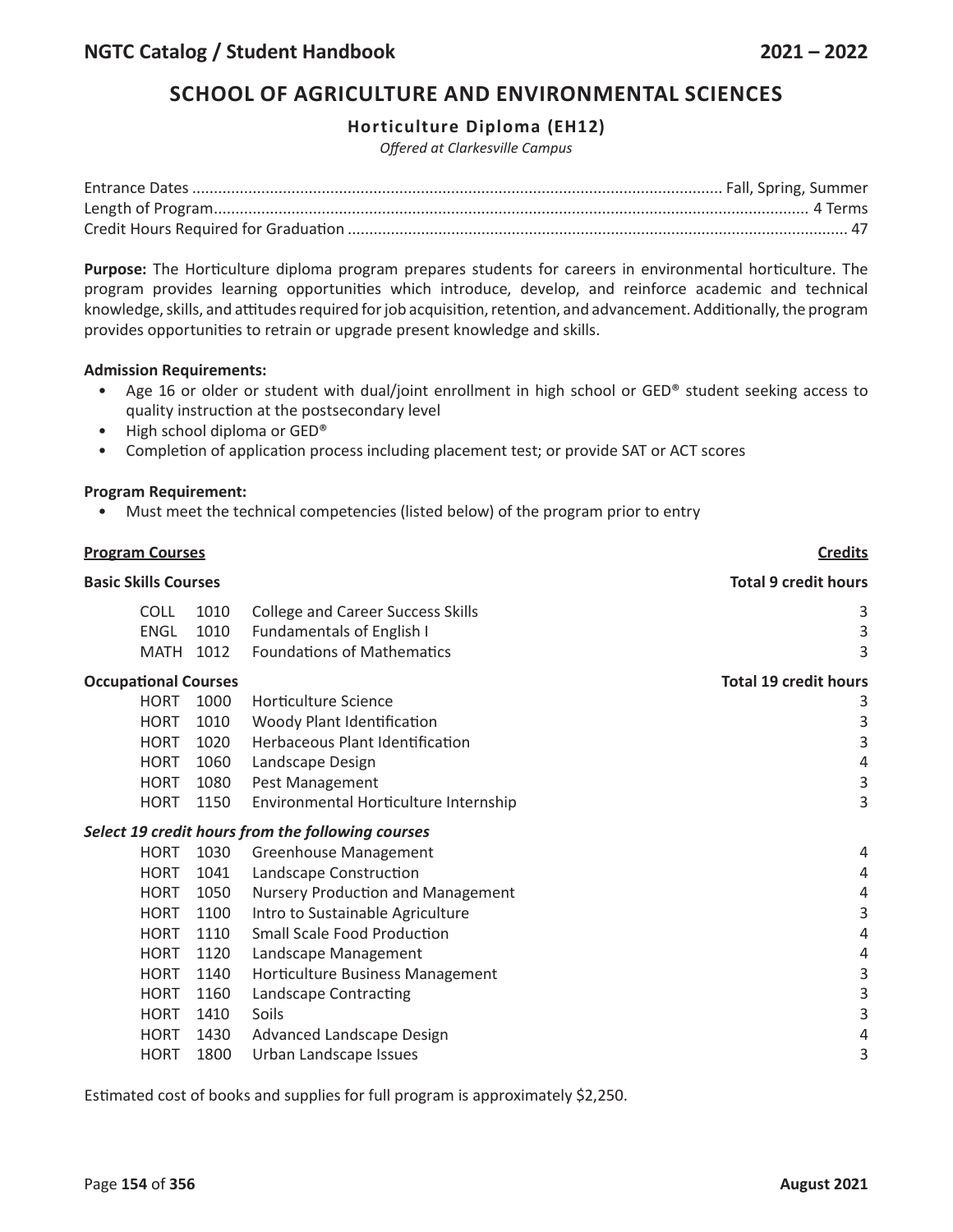### **Technical Competencies:**

Physical Demands – Horticulture is at times very labor intensive. Individuals will be required to lift up to 50 pounds. Students must possess the mobility and stamina to walk at a sustained pace for several minutes, as this industry can require you to move about on a large worksite. Students will need the ability to crawl on the ground and get up and down. Dexterity is required in the hands as well as strength. Small, tedious work involving tiny components is often undertaken in this industry.

Work Environment – Varies from almost sterile lab type conditions to very dirty outside environments. Exposure to the elements will be common. The ability to tolerate heat, cold, rain, and wind is required in this industry. Most work will be done either standing or crawling on the ground. Students could be exposed to either high noise levels, cold or hot environments, or both when working inside.

Occupational Exposures and Risks – Students will be required to apply various types of pesticides. These pesticides will vary in toxicity from low to very high. Students will be required to wear various protective equipment including respirators, glasses/goggles, coveralls, and rubber gloves. Students will be asked to operate and work in the vicinity of large and small power equipment such as skid steer loaders (Bobcat), backhoes, mowers, string trimmers, chainsaws, blowers, and others. Students may come in contact with toxic plants such as poison oak and poison ivy. Biting and stinging insects will be encountered regularly and may include bees, wasps, spiders, and fire ants.